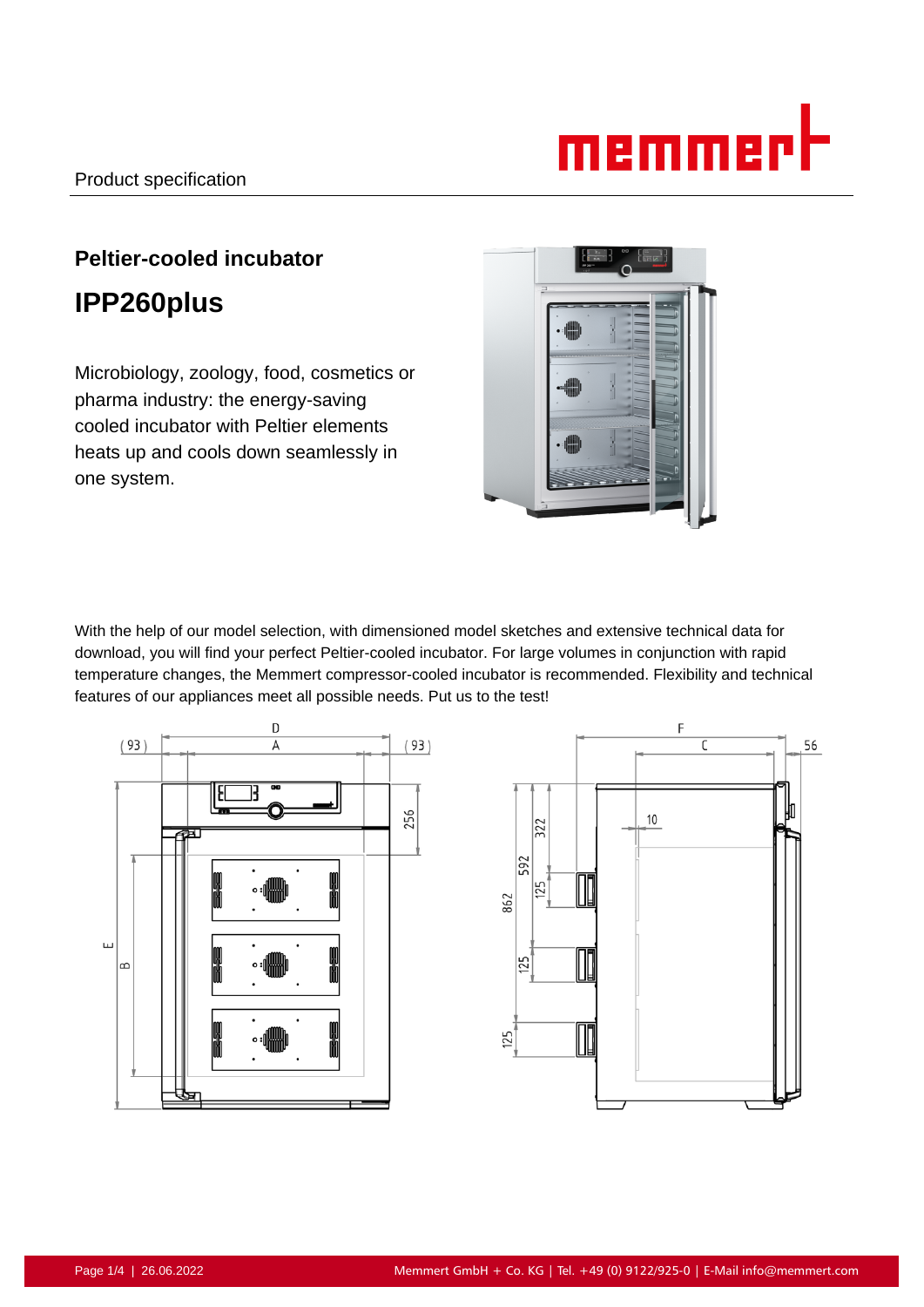### **Temperature**

| Setting temperature range              | 0 to $+70$ °C                                                                                                     |
|----------------------------------------|-------------------------------------------------------------------------------------------------------------------|
| Working temperature range              | with light: $+10$ to $+40$ °C                                                                                     |
| Working temperature range              | without light: from 0 (at least 20 below ambient temperature) to $+70^{\circ}$ C                                  |
| <b>Setting accuracy</b><br>temperature | 0.1 °C                                                                                                            |
| <b>Temperature sensor</b>              | 2 Pt100 sensors DIN Class A in 4-wire-circuit for mutual monitoring, taking over functions in case of an<br>error |

# **Control technology**

| <b>ControlCOCKPIT</b>        | TwinDISPLAY. Adaptive multifunctional digital PID-microprocessor controller with 2 high-definition<br>TFT-colour displays. |
|------------------------------|----------------------------------------------------------------------------------------------------------------------------|
| Language setting             | German, English, Spanish, French, Polish, Czech, Hungarian                                                                 |
| Timer                        | Digital backwards counter with target time setting, adjustable from 1 minute to 99 days                                    |
| <b>Function HeatBALANCE</b>  | adapting the distribution of the heating performance of the upper and lower heating circuit from -50 %<br>to $+50%$        |
| <b>Function SetpointWAIT</b> | the process time does not start until the set temperature is reached                                                       |
| <b>Calibration</b>           | three freely selectable temperature values                                                                                 |
| adjustable parameters        | temperature (Celsius or Fahrenheit), programme time, time zones, summertime/wintertime                                     |

#### **Ventilation**

| Convection | forced ventilation by Peltier fan |
|------------|-----------------------------------|
|            |                                   |

| Communication              |                                                                                                                                                                                                                                                                                                          |
|----------------------------|----------------------------------------------------------------------------------------------------------------------------------------------------------------------------------------------------------------------------------------------------------------------------------------------------------|
| <b>Documentation</b>       | programme stored in case of power failure                                                                                                                                                                                                                                                                |
| Programming                | AtmoCONTROL software on a USB stick for programming, managing and transferring programmes<br>via Ethernet interface or USB port                                                                                                                                                                          |
|                            |                                                                                                                                                                                                                                                                                                          |
| <b>Safety</b>              |                                                                                                                                                                                                                                                                                                          |
| <b>Temperature control</b> | over- and undertemperature monitor TWW, protection class 3.3 or adjustable temperature limiter<br>TWB, protection class 2, selectable on display                                                                                                                                                         |
| <b>AutoSAFETY</b>          | additionally integrated over- and undertemperature protection "ASF", automatically following the<br>setpoint value at a preset tolerance range, alarm in case of over- or undertemperature, heating<br>function is switched off in case of overtemperature, cooling function in case of undertemperature |
| Autodiagnostic system      | for fault analysis                                                                                                                                                                                                                                                                                       |
| Alarm                      | visual and acoustic                                                                                                                                                                                                                                                                                      |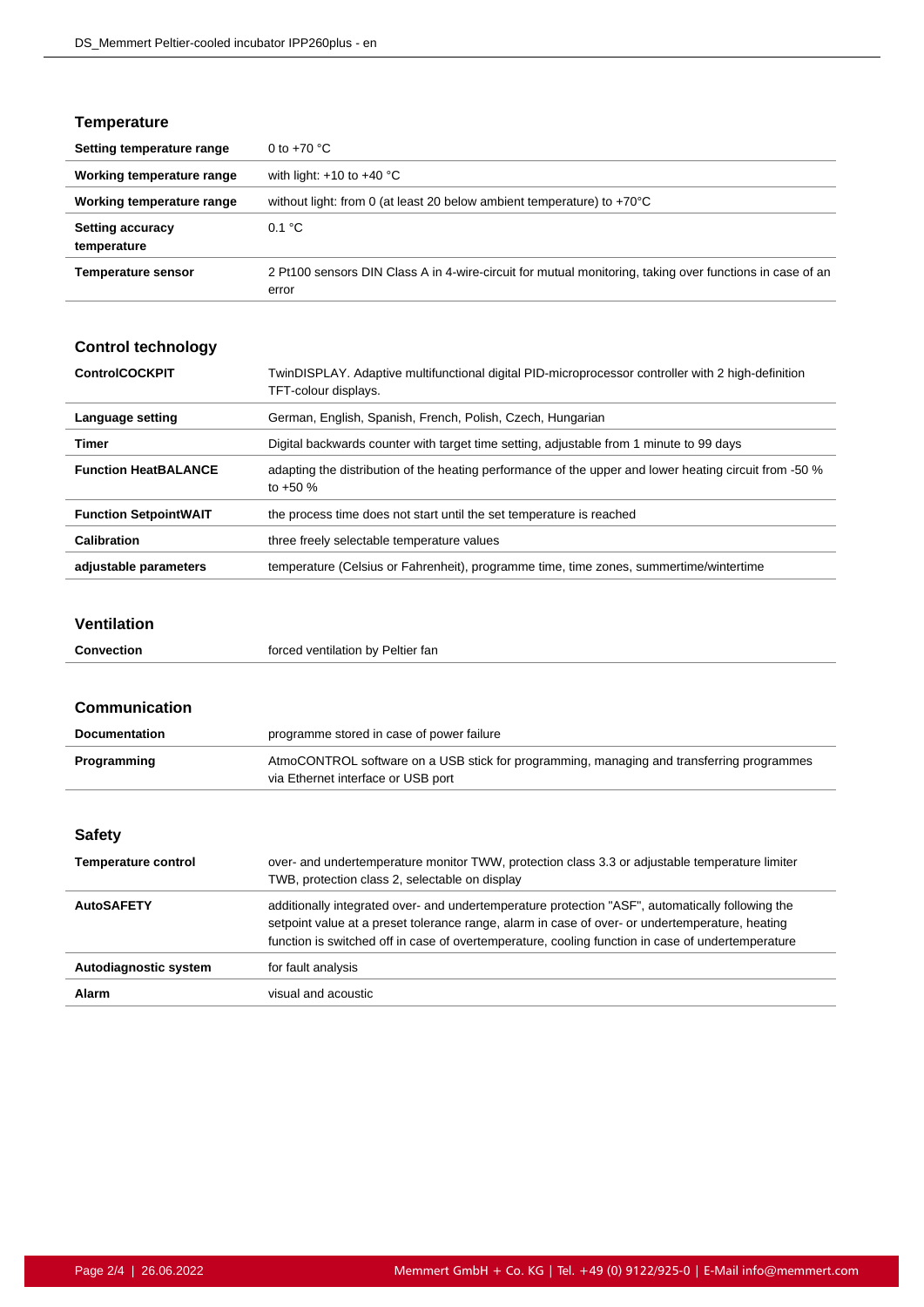### **Heating concept**

| <b>Peltier</b> | Heating and cooling performance distribution by individual control of the Peltier elements in the upper<br>and lower row |
|----------------|--------------------------------------------------------------------------------------------------------------------------|
| Peltier        | energy-saving Peltier heating-/cooling system integrated in the rear (heat pump principle)                               |

### **Standard equipment**

| Door                          | fully insulated stainless steel door with 2-point locking (compression door lock) |
|-------------------------------|-----------------------------------------------------------------------------------|
| <b>Internals</b>              | 2 stainless steel grid(s), electropolished                                        |
| Works calibration certificate | for +10°C and +37°C                                                               |
| Door                          | inner glass door                                                                  |

## **Stainless steel interior**

| <b>Dimensions</b>         | $W_{(A)} x h_{(B)} x d_{(C)}$ : 640 x 800 x 500 mm (d less 10 mm for fan - Peltier) |
|---------------------------|-------------------------------------------------------------------------------------|
| Volume                    | 256 I                                                                               |
| Max. number of internals  |                                                                                     |
| Max. loading of chamber   | 200 kg                                                                              |
| Max. loading per internal | 20 kg                                                                               |

#### **Textured stainless steel casing**

| <b>Dimensions</b> | $w_{(D)}$ x h <sub>(E)</sub> x d <sub>(F)</sub> : 824 x 1183 x 756 mm (d +56mm door handle) |
|-------------------|---------------------------------------------------------------------------------------------|
| Housing           | rear zinc-plated steel                                                                      |
|                   |                                                                                             |

#### **Electrical data**

l,

| Voltage                | 230 V, 50/60 Hz |
|------------------------|-----------------|
| <b>Electrical load</b> | approx. 820 W   |
| Voltage                | 115 V, 50/60 Hz |
| <b>Electrical load</b> | approx. 820 W   |

## **Ambient conditions**

| Set Up                     | The distance between the wall and the rear of the appliance must be at least 15 cm. The clearance<br>from the ceiling must not be less than 20 cm and the side clearance from walls or nearby appliances<br>must not be less than 5 cm. |
|----------------------------|-----------------------------------------------------------------------------------------------------------------------------------------------------------------------------------------------------------------------------------------|
| <b>Ambient temperature</b> | 16 °C to 40 °C                                                                                                                                                                                                                          |
| Humidity rh                | max. 70 %, non-condensing                                                                                                                                                                                                               |
| Altitude of installation   | max. 2,000 m above sea level                                                                                                                                                                                                            |
| Overvoltage category       | Ш                                                                                                                                                                                                                                       |
| <b>Pollution degree</b>    |                                                                                                                                                                                                                                         |